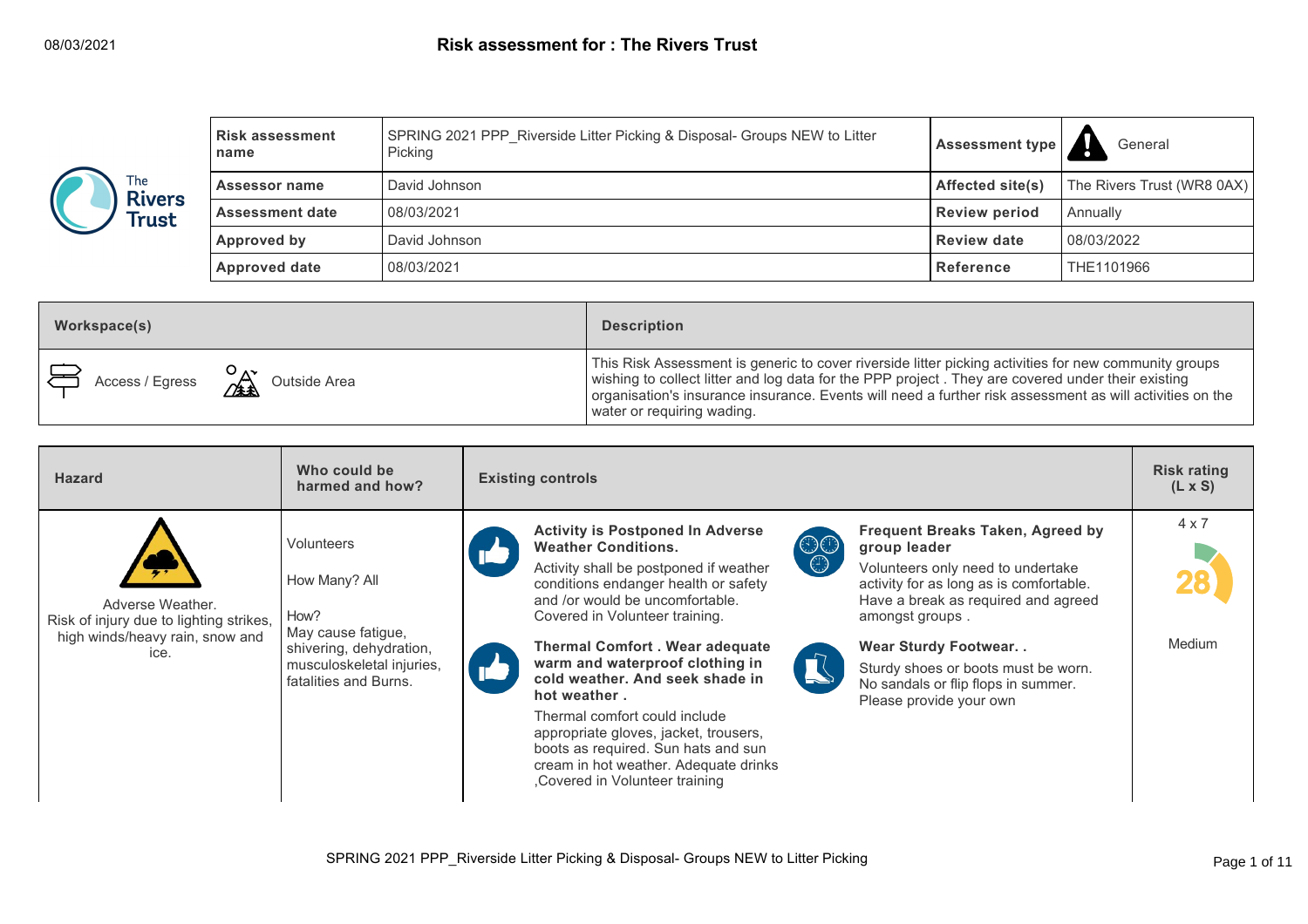| <b>Hazard</b>                                                                                                                                | Who could be<br>harmed and how?                                                                                                                                                                                                                                 | <b>Existing controls</b>                                                                                                                                                                                                                                                                                                                                                                                                                                                                                                                                                                                                                                                                                                                                                                                                                                                                                                                                                                                 | <b>Risk rating</b><br>$(L \times S)$ |
|----------------------------------------------------------------------------------------------------------------------------------------------|-----------------------------------------------------------------------------------------------------------------------------------------------------------------------------------------------------------------------------------------------------------------|----------------------------------------------------------------------------------------------------------------------------------------------------------------------------------------------------------------------------------------------------------------------------------------------------------------------------------------------------------------------------------------------------------------------------------------------------------------------------------------------------------------------------------------------------------------------------------------------------------------------------------------------------------------------------------------------------------------------------------------------------------------------------------------------------------------------------------------------------------------------------------------------------------------------------------------------------------------------------------------------------------|--------------------------------------|
| Biological Hazard: Risk of ill health<br>due to ticks and fleas<br>Risk of ill health due to flea bites<br>and from Lyme disease from ticks. | All Volunteers<br>How Many? All<br>How?<br>Potential for serious illness<br>from Lyme disease from<br>ticks, Infection and<br>discomfort from flea bites                                                                                                        | Long sleeve and trousers should<br><b>Lyme disease Training Given</b><br><b>AT</b><br>be worn.<br>Volunteers are trained to understand<br>Training to include advice to wear<br>risk and sources sources of Lyme<br>disease and when to seek medical<br>clothing to cover arms and legs<br>attention as a result of a tick bite.                                                                                                                                                                                                                                                                                                                                                                                                                                                                                                                                                                                                                                                                         | $4 \times 7$<br>Medium               |
| COVID-19 (Coronavirus Infection)<br>Risk of ill health due to exposure to<br>the COVID-19 (Coronavirus)                                      | All volunteers<br>How Many? All<br>How?<br>Risk of exposure to COVID<br>19. Reduced because<br>open air activity but social<br>distancing and hygiene<br>procedures must be<br>applied or volunteers<br>could be exposed and run<br>the risk of serious illness | <b>Equipment should be sanitised</b><br>before and after use<br>$\ddot{\circ}$<br>As a minimum litter pickers and other<br>equipment, should be sanitised before<br>and after use. The group should follow<br>hygiene measures from their own<br>organisation.<br>Gloves must not be shred and will not be provided by RT at this stage<br>$\mathbb{Z}^{\mathbb{Z}}$<br>Protective gloves must be worn for this activity. Ordinarily the Rivers Trust would provide<br>these but due to the COVID risk from sharing gloves, Volunteers must provide their own at<br>the present time.<br>Groups will follow COVID regulations from their parent organisation and adhere to<br>Government regulations at all times.<br>Volunteer leaders must ensure the group follows the their organisations current COVID<br>guidance e.g.as regards Groups of 6, Social distancing and hygiene measures . These will<br>change over time and it is the responsibility of the group leader to ensure this is followed. | $4 \times 9$<br>High                 |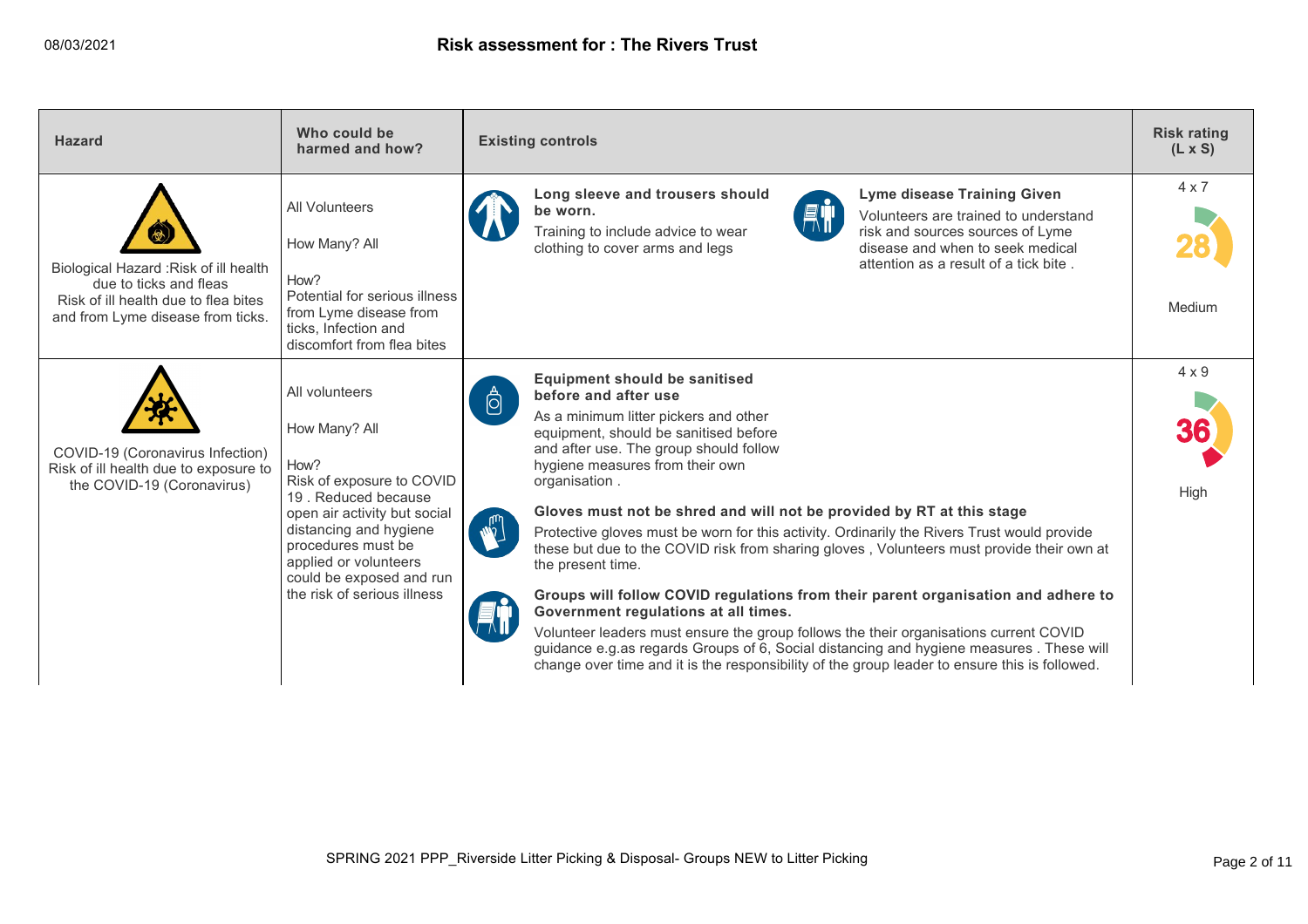| <b>Hazard</b>                                                                                                                                                                                                                                                                      | Who could be<br>harmed and how?                                                                                      | <b>Existing controls</b>                                                                                                                                                                                                                                                                                                                                                                                                                                                 | <b>Risk rating</b><br>$(L \times S)$ |
|------------------------------------------------------------------------------------------------------------------------------------------------------------------------------------------------------------------------------------------------------------------------------------|----------------------------------------------------------------------------------------------------------------------|--------------------------------------------------------------------------------------------------------------------------------------------------------------------------------------------------------------------------------------------------------------------------------------------------------------------------------------------------------------------------------------------------------------------------------------------------------------------------|--------------------------------------|
| Disposing Of Broken Glass.<br>Potential for contact with broken<br>glass. Spread of illness/bacteria.                                                                                                                                                                              | Volunteers<br>How Many? All<br>How?<br>Risk of laceration from<br>broken glass.                                      | <b>Broken Glass</b><br>Groups to have their own Risk<br>Assessment and insurance. This<br><b>COLLEGE</b><br>Do not pick up Broken glass or / only<br>RA is provided for reference only<br>with litter picker and put straight into<br>by The Rivers Trust.<br>bin only not into bags. Do not weigh<br>Groups have their own Risk<br>assessment and insurance. This risk<br>Assessment from The Rivers Trust is<br>for reference. Training can be provided<br>if required | $5 \times 4$<br>Medium               |
|                                                                                                                                                                                                                                                                                    |                                                                                                                      | Protective Gloves must be worn.<br><b>Litter Picker Tongs Provided And</b><br><b>Miles</b><br>Used.<br>Gloves to be worn at all times.<br>Litter pickers will be provided by The<br>Volunteer must currently provide their<br>Rivers Trust and used for picking up<br>own and not share gloves due to<br>COVID risk, Covered in Volunteer<br>litter<br>training                                                                                                          |                                      |
| <b>Giant Hogweed and Nettles</b><br>The sap of the Giant Hogweed                                                                                                                                                                                                                   | Volunteers<br>How Many? All<br>How?                                                                                  | <b>Site Surveyed for Giant Hogweed</b><br>Volunteer leader to know where<br><b>RAN</b><br>before starting litter pick<br>closest hand washing facility is<br>Volunteers advised to check site for<br>Volunteers should have access to<br>Giant Hogweeds for beginning litter<br>hand washing location in the event of<br>pick and avoid or adjust location if any<br>contact<br>is present                                                                               | $3 \times 8$                         |
| contains phototoxic chemicals<br>(known as furanocoumarins) and<br>causes phytophotodermatitis in<br>humans resulting in blisters & scars<br>and blind ness if touches eyes.<br>Nettles cause skin irritation which is<br>usually mild but can be painful if<br>significant amount | Severs blisters and burns<br>from Giant Hogweed,<br>possible blindness if touch<br>eyes . Rash from Nettle<br>stings | <b>Volunteers trained to recognise</b><br>and avoid Giant Hogweed<br>Volunteers trained to recognise and<br>avoid Giant Hogweed. Trained to<br>assess the area and to avoid trips e.g.<br>around netter patches. Advised what to<br>do if contact with Giant Hogweed does<br>occur                                                                                                                                                                                       | Medium                               |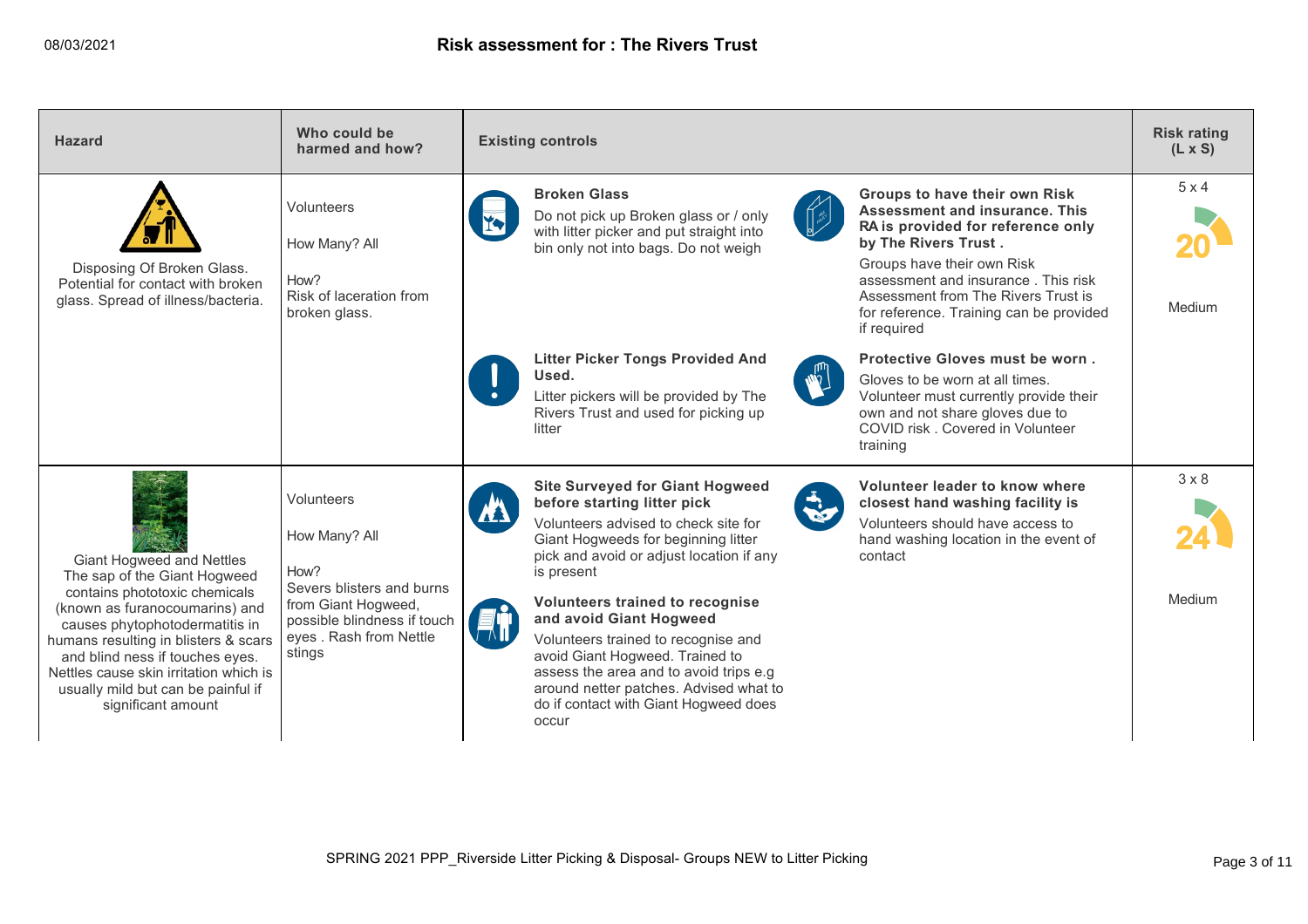| <b>Hazard</b>                                                                                                        | Who could be<br>harmed and how?                                                                             | <b>Existing controls</b>                                                                                                                                                                                                                                                                                                                                                                                                                                                                                                                                                                                                                                                                                                                                                                    | <b>Risk rating</b><br>$(L \times S)$ |
|----------------------------------------------------------------------------------------------------------------------|-------------------------------------------------------------------------------------------------------------|---------------------------------------------------------------------------------------------------------------------------------------------------------------------------------------------------------------------------------------------------------------------------------------------------------------------------------------------------------------------------------------------------------------------------------------------------------------------------------------------------------------------------------------------------------------------------------------------------------------------------------------------------------------------------------------------------------------------------------------------------------------------------------------------|--------------------------------------|
| Hazardous Waste.<br>Contamination from the waste.                                                                    | Volunteers<br>How Many? All<br>How?<br>May cause short or long<br>term ill-health.                          | Clothing to cover arms and legs<br><b>Risk Assessment, Insurance and</b><br>should be worn.<br>Appropriate training provided<br><b>CONSECTED</b><br>All volunteers should have arms and<br>Risk assessment, training and<br>legs covered to reduce risk of harm or<br>insurance provided by The Rivers<br>injury from sharp objects<br>Trust<br>Use suitable Waste Disposal Bins.<br>Volunteers advised not to handle<br>hazardous waste including<br>Waste is disposed of appropriately in<br>containers filled with unknown<br>or bagged and near bins as agreed<br>substances<br>with council or other collection partner.<br>Induction includes training to not<br>handle hazardous waste in containers<br>including dog waste bags.                                                    | $4 \times 6$<br>Medium               |
| Hypodermic needles and sharps.<br>Puncture Wounds And Exposure To<br>Infections Due To Incorrect Disposal<br>Or Use. | Volunteers<br>How Many? All<br>How?<br>May cause bleeding,<br>lacerations or short/long<br>term ill-health. | <b>Litter Picker Tongs provided and</b><br>used<br>Litter pickers will be provided by<br>existing organisation or by Rivers Trust<br>. Tongs should be used for picking up<br>any litter and as far as possible for<br>sorting and identifying litter.<br>Protective gloves should be worn at all times . Volunteers to provide their own<br>Gloves should be worn at all times and especially for any sorting. Volunteers advised not to<br>pick up any sharps whatsoever but to leave in situ and report to council/ waste removal<br>partner. Can take photo and send in with location if they wish. Volunteers to provide their<br>own gloves.<br><b>Wear Sturdy Footwear.</b><br>Sturdy shoes or boots must be worn.<br>No sandals or flip flops in summer.<br>Please provide your own | $4 \times 7$<br>Medium               |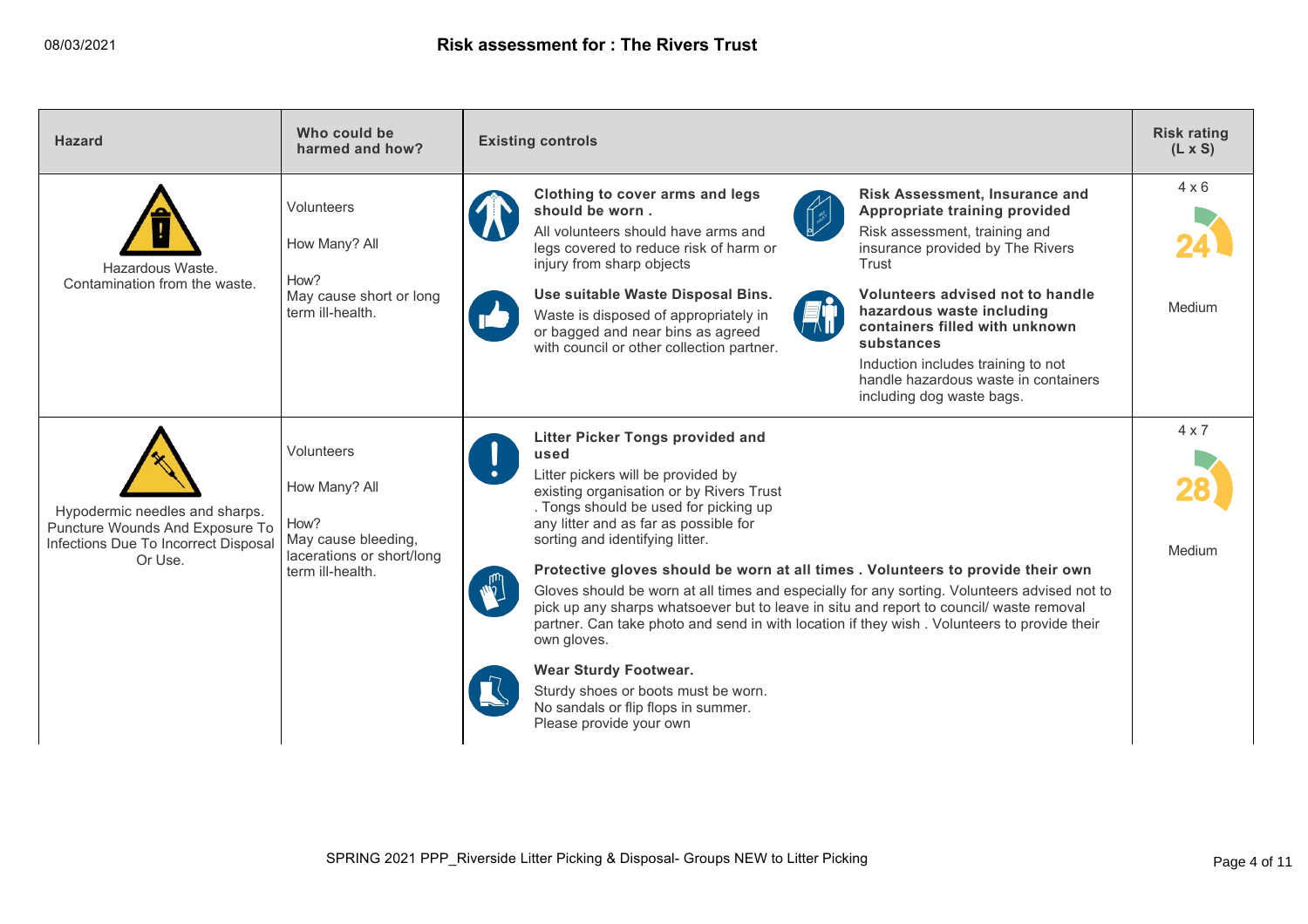| <b>Hazard</b>                                                                                                                | Who could be<br>harmed and how?                              | <b>Existing controls</b>                                                                                                                                                                                                                                                                                                                                                                                                                                                                                                                 | <b>Risk rating</b><br>$(L \times S)$ |
|------------------------------------------------------------------------------------------------------------------------------|--------------------------------------------------------------|------------------------------------------------------------------------------------------------------------------------------------------------------------------------------------------------------------------------------------------------------------------------------------------------------------------------------------------------------------------------------------------------------------------------------------------------------------------------------------------------------------------------------------------|--------------------------------------|
| Leptospirosis<br>Risk of ill health & disease due to<br>exposure to infectious<br>agents/pathogens in contaminated<br>water. | All Volunteers<br>How Many? All<br>How?<br>Severe illness    | <b>Gloves Worn to protect hands</b><br>Volunteers informed of<br>$\mathbf{w}^{\mathbb{P}}$<br>Leptospirosis hazard and the<br><b>e</b> ti<br>Volunteers trained to wear gloves at all<br>symptoms to look out for<br>times to protect skin from infection.<br>Volunteers will currently need to<br>Volunteers receive training in<br>provide their own gloves due to COVID<br>awareness of exposure risk of<br>risk and must not share.<br>Leptospirosis, the symptoms to be<br>aware of, and to seek medical<br>appointment if required | $4 \times 7$<br>Medium               |
|                                                                                                                              |                                                              | Volunteers trained to cover cuts<br>Wash hands after activity<br>$\ddot{\mathbf{v}}$<br>Volunteers trained to check hands and<br>Volunteers advised to wash hands<br>skin for cuts before activity. Cover cuts<br>before eating and after activity<br>with plasters and long sleeved clothing<br>Wear sturdy shoes<br>Sturdy shoes to cover and protect feet<br>should be worn                                                                                                                                                           |                                      |
| Livestock<br>Cattle, Konik ponies and sheep                                                                                  | Volunteers<br>How Many? All<br>How?                          | Volunteers trained to avoid<br>livestock areas<br>Volunteers trained to avoid areas with<br>livestock. Given advice to move slowly<br>and carefully if livestock approach, and<br>remove themselves from the area.                                                                                                                                                                                                                                                                                                                       | $2 \times 9$                         |
| maybe grazing freely in some areas                                                                                           | Being pushed over,<br>charged, trampled,<br>injured by horns |                                                                                                                                                                                                                                                                                                                                                                                                                                                                                                                                          | Medium                               |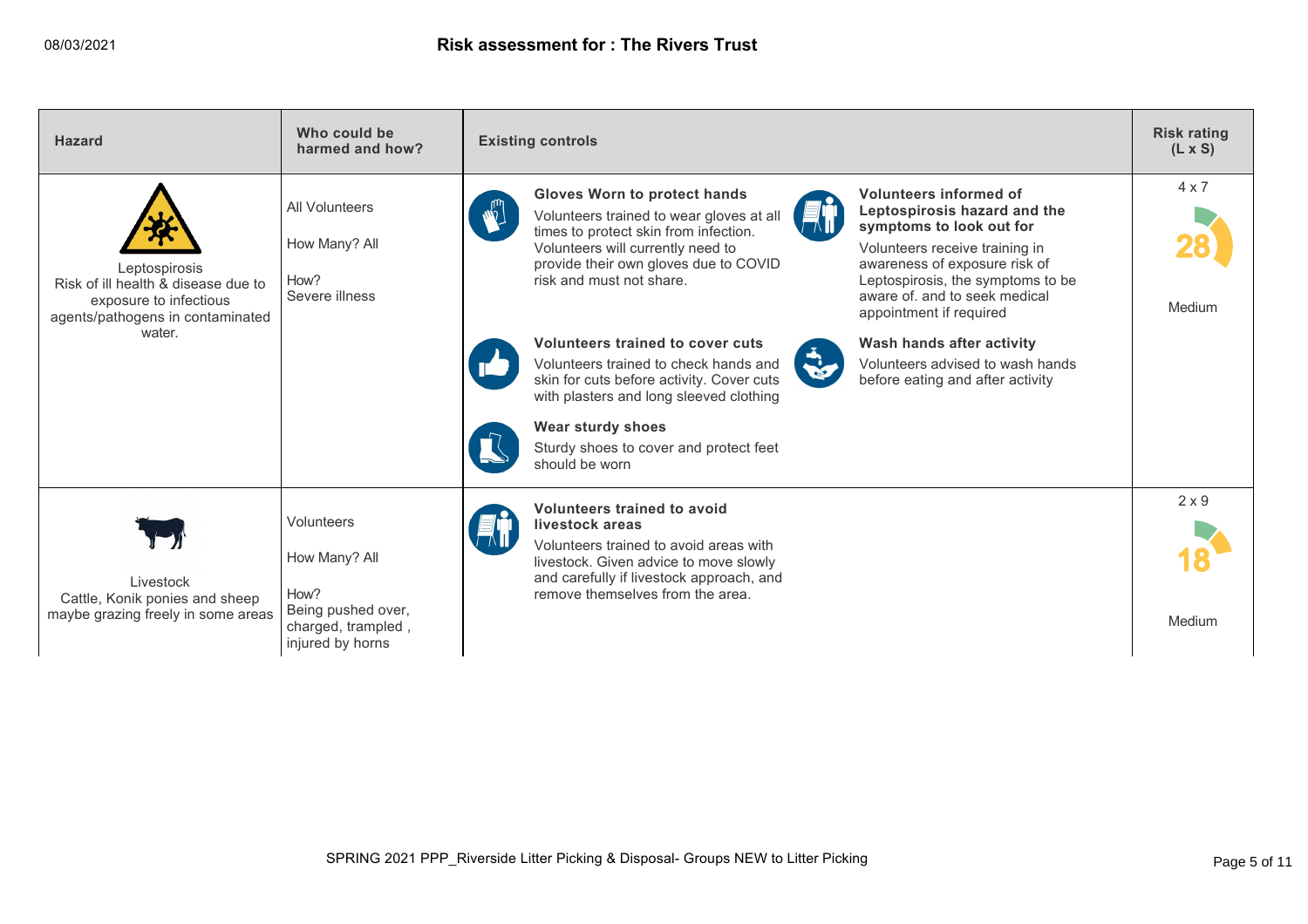| <b>Hazard</b>                                                                                              | Who could be<br>harmed and how?                                                                         | <b>Existing controls</b>                                                                                                                                                                                                                                                                                                                                         | <b>Risk rating</b><br>$(L \times S)$ |
|------------------------------------------------------------------------------------------------------------|---------------------------------------------------------------------------------------------------------|------------------------------------------------------------------------------------------------------------------------------------------------------------------------------------------------------------------------------------------------------------------------------------------------------------------------------------------------------------------|--------------------------------------|
| Lone Working<br>Volunteers should avoid collecting                                                         | All staff<br>Volunteers and or Staff<br>How Many? All                                                   | Lone Working is Avoided, minimum 2 people<br>Lone Working Is avoided where possible. If volunteers want to litter pick alone, they are<br>advised to carry mobile phone, only carry out in daylight and to leave planned route and<br>timing with a contact . In usual circumstances, minimum group size 2 people.                                               | $4 \times 6$                         |
| litter alone                                                                                               | How?<br>Due to the hazards, this<br>activity should be<br>conducted in a minimum<br>group of two people |                                                                                                                                                                                                                                                                                                                                                                  | Medium                               |
|                                                                                                            | Volunteers<br>How Many? All                                                                             | <b>Avoid Any Unnecessary Manual</b><br><b>Good Manual Handling</b><br>$\dot{\boldsymbol{\gamma}}$<br><b>Techniques/Postures Used.</b><br>Handling.<br>ĚT<br>Do not remove large heavy items but<br>If lifting litter in bags keep this low<br>notify council or litter removal partner<br>weight that is easily manageable.<br>Volunteers to be reminded of good | $5 \times 5$                         |
| Manual Handling.<br>Tall, awkward & unwieldy loads that<br>are difficult to lift, transport and<br>handle. | How?<br>May cause<br>musculoskeletal injuries<br>such as upper and lower                                | lifting technique but advised to<br>minimise<br><b>Manual Handling Risk Assessment</b><br><b>Manual Handling Training</b>                                                                                                                                                                                                                                        | Medium                               |
|                                                                                                            | back disorders.                                                                                         | $\dot{\boldsymbol{\mu}}$<br><b>Carried Out.</b><br>Fra<br>Volunteers are reminded of the need<br>An assessment of the manual handling<br>for safe manual handling if lifting litter<br>risk has been carried out for the task.<br>bags. However, these should be kept<br>to a very low weight.                                                                   |                                      |
|                                                                                                            | <b>All Volunteers</b>                                                                                   | In normal circumstances use Standard length litter pickers<br>To remove possibility of contact between litter pickers and overhead cables, in usual                                                                                                                                                                                                              | $2 \times 9$                         |
|                                                                                                            | How Many? ALL                                                                                           | circumstances, supply only standard litter pickers. If long handled pickers requested review<br>site with volunteer group to mitigate                                                                                                                                                                                                                            |                                      |
| Overhead Cables<br>Risk of injury due to electric shock<br>through contact or flashover.                   | How?<br>electric shock, mortaility                                                                      | Volunteer receive training to avoid<br>contact with overhead cables<br>Volunteers trained to avoid contact with<br>overhead cables s                                                                                                                                                                                                                             | Medium                               |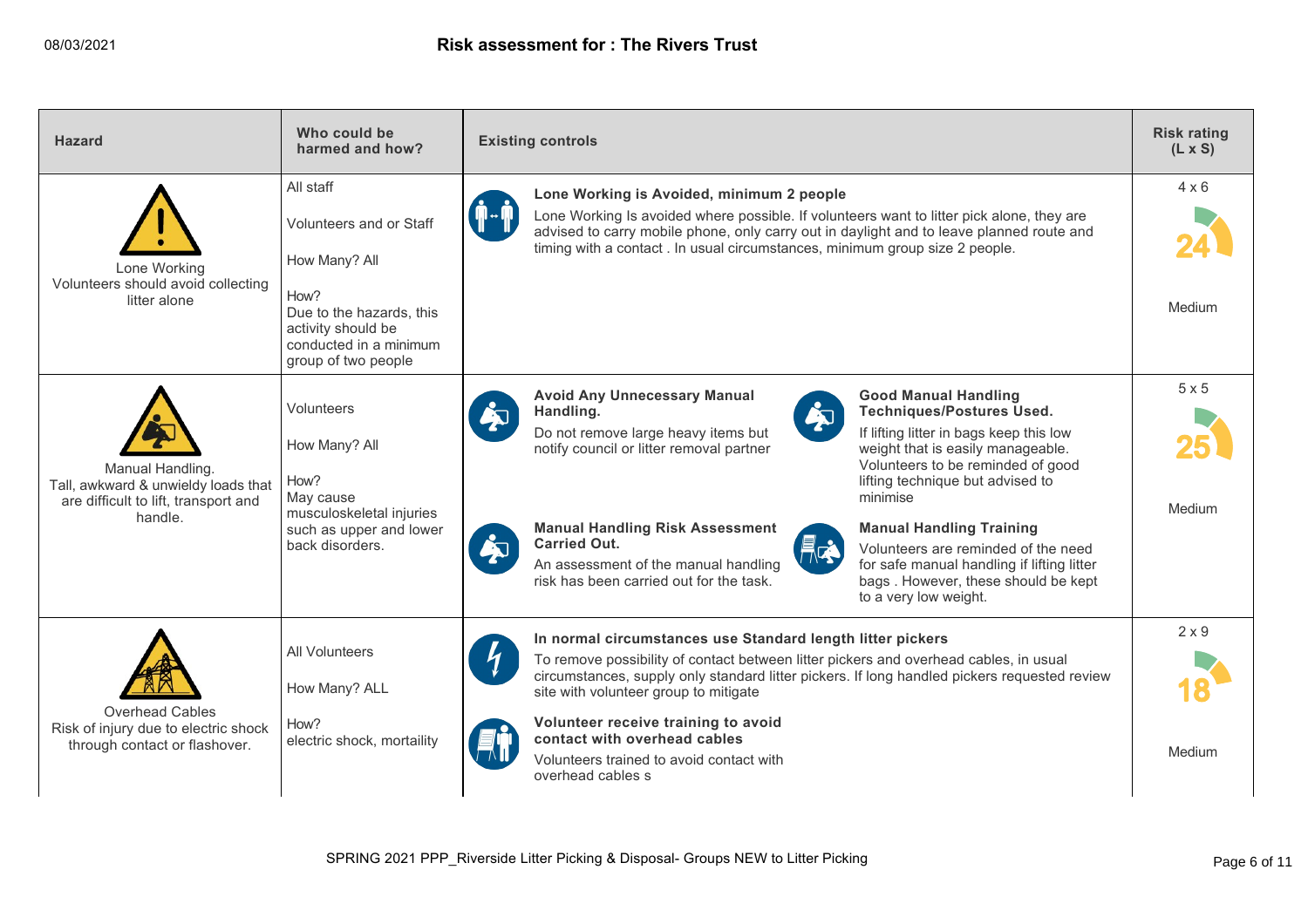| <b>Hazard</b>                                                                                                                                             | Who could be<br>harmed and how?                                                                                                                  | <b>Existing controls</b>                                                                                                                                                                                                                                                                                                                                                                                                                                                                                                                                                                                                                                                                  | <b>Risk rating</b><br>$(L \times S)$ |
|-----------------------------------------------------------------------------------------------------------------------------------------------------------|--------------------------------------------------------------------------------------------------------------------------------------------------|-------------------------------------------------------------------------------------------------------------------------------------------------------------------------------------------------------------------------------------------------------------------------------------------------------------------------------------------------------------------------------------------------------------------------------------------------------------------------------------------------------------------------------------------------------------------------------------------------------------------------------------------------------------------------------------------|--------------------------------------|
| People Movement (Risk Of Slips,<br>Trips & Falls).<br>Risk of injury due to a variety of<br>access/egress hazards that can<br>cause slips, trips & falls. | Volunteers<br>How Many? All<br>How?<br>May cause broken bones,<br>lacerations, grazes,<br>musculoskeletal injuries,<br>head and spinal injuries. | <b>KEEP 2m from RIVERSIDE and</b><br><b>Wear Sturdy Footwear</b><br>assess areas to Prevent Slips,<br>Sturdy shoes or boots must be worn.<br>Trips & Falls. Stick to paths, grass<br>No sandals or flip flops in summer.<br>areas wherever possible<br>Please provide your own<br>ALL VOLUNTERS SHOULD REMAIN<br>2m distance from RIVERSIDE. Areas to<br>be assessed by group leader to<br>reduce the risk of slips, trips & falls                                                                                                                                                                                                                                                        | 5x5<br>Medium                        |
| Sharp objects.<br>Inappropriate use and storage of<br>implements could cause injuries<br>such as cuts to hands and fingers.                               | Volunteers<br>How Many? All<br>How?<br>May cause lacerations and<br>bleeding.                                                                    | <b>Appropriate First Aid Kit Provided</b><br><b>First Aid Needs Assessment</b><br><b>Carried Out</b><br>First Aid kit provided by the Rivers<br>Trust. For groups of +5 a group<br>H.<br>Appropriate first aid facilities &<br>member should have First Aid training<br>personnel provided as a result of a<br>First Aid Needs Assessment.<br>and we can support provision<br>Litter Picker Tongs Used.<br>Protective Gloves Must Be Worn.<br>W<br>Volunteers to provide their won.<br>Litter pickers will be provided by The<br>Rivers Trust and should be used at all<br>Protective Gloves must be worn at all<br>times for picking up litter<br>times. Volunteers to provide their own | 5x5<br>Medium                        |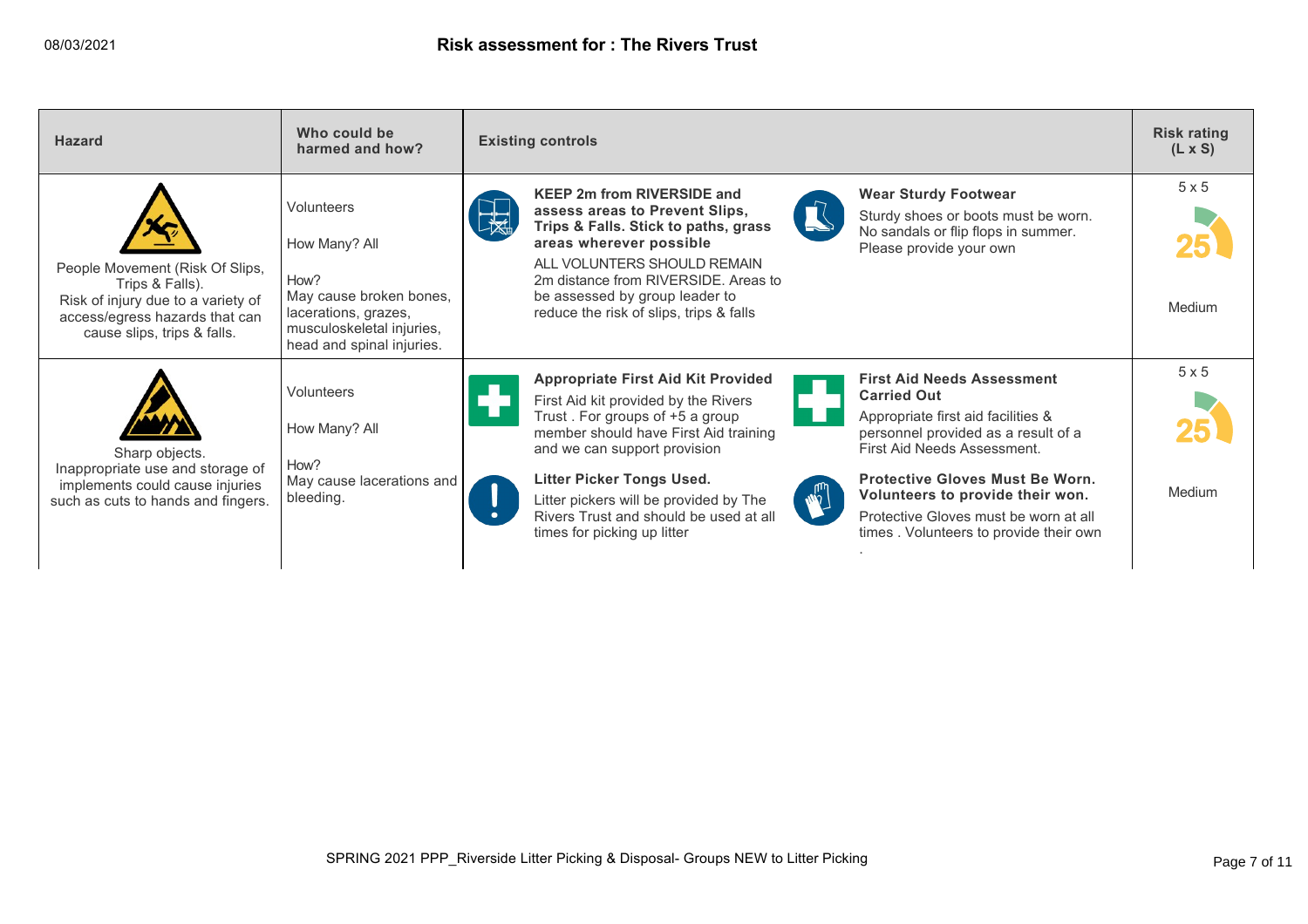| <b>Hazard</b>                                                                                                         | Who could be<br>harmed and how?                                                                                                  |            | <b>Existing controls</b>                                                                                                                                                                                                                                                                                           | <b>Risk rating</b><br>$(L \times S)$ |
|-----------------------------------------------------------------------------------------------------------------------|----------------------------------------------------------------------------------------------------------------------------------|------------|--------------------------------------------------------------------------------------------------------------------------------------------------------------------------------------------------------------------------------------------------------------------------------------------------------------------|--------------------------------------|
|                                                                                                                       | Volunteers<br>How Many? All                                                                                                      | A1         | Litter picks should only take place<br>Hi Visibility Clothing Must Be Worn<br>Hi Visibility Clothing Must be Worn and<br>in pedestrian areas<br>will be provided by RT with PPP LOGO<br>Litter picks should only take place in<br>pedestrian areas                                                                 | $3 \times 9$                         |
| Vehicle Movement.<br>Risk of injury through coming into<br>contact with vehicles and plant<br>moving around the area. | How?<br>May cause fatalities, head<br>and spinal injuries,<br>Unconsciousness, broken<br>bones, severe bleeding<br>and bruising. | <b>FEE</b> | Undertake activity in daylight only<br>Only undertake activity in day light in<br>suitable & sufficient light conditions.<br>Allow enough time for activity: do not<br>start a litter pick close to sundown                                                                                                        | Medium                               |
|                                                                                                                       |                                                                                                                                  | $\bullet$  | <b>Volunteers to Remain Vigilant of Moving Vehicles</b><br>Litter picks should take place place in pedestrian areas only. But if moving to litter pick site<br>volunteers must be aware of their surroundings if near road or moving vehicles and take<br>appropriate precautions near road or when crossing roads |                                      |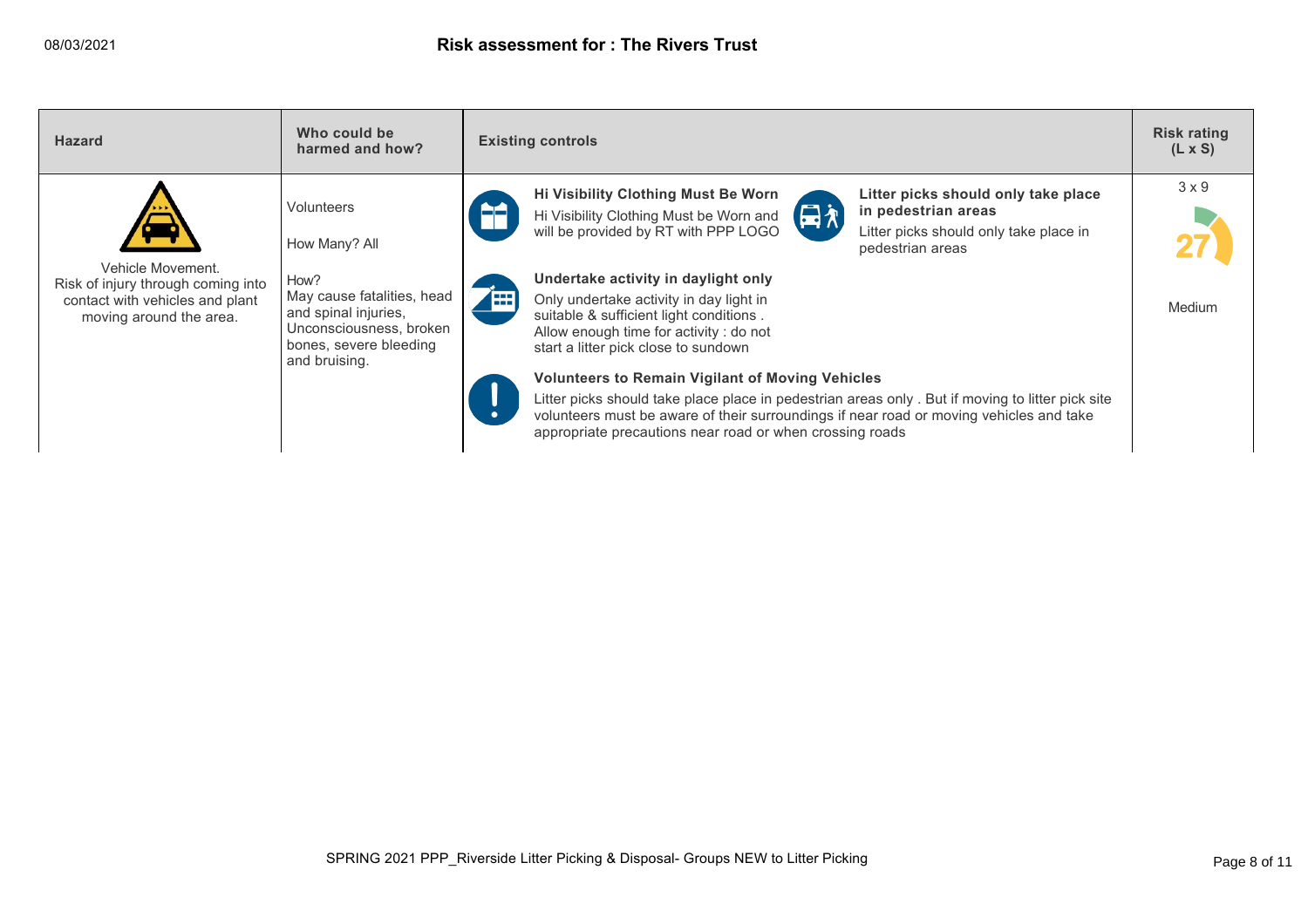| <b>Hazard</b>                                                                 | Who could be<br>harmed and how?                                                                                           | <b>Existing controls</b>                                                                                                                                                                                                                                                                                                                                                                                                                                                                                                                                                                                                                                                                                                                                                                                                                                                                                                                                                                                                                                                                                                                                                                                                                                                             | <b>Risk rating</b><br>$(L \times S)$ |
|-------------------------------------------------------------------------------|---------------------------------------------------------------------------------------------------------------------------|--------------------------------------------------------------------------------------------------------------------------------------------------------------------------------------------------------------------------------------------------------------------------------------------------------------------------------------------------------------------------------------------------------------------------------------------------------------------------------------------------------------------------------------------------------------------------------------------------------------------------------------------------------------------------------------------------------------------------------------------------------------------------------------------------------------------------------------------------------------------------------------------------------------------------------------------------------------------------------------------------------------------------------------------------------------------------------------------------------------------------------------------------------------------------------------------------------------------------------------------------------------------------------------|--------------------------------------|
| Water<br>Risk of drowning associated with<br>activities close to or on water. | Volunteers<br>How Many? All<br>How?<br>If safety measures not<br>adhered to there is a risk<br>of falling in to the water | <b>Dynamic Risk Assessment of</b><br><b>Weather conditions</b><br>Volunteers trained to assess weather<br>conditions and if river flow significantly<br>raised or flooding is likely, do not start<br>activity or abandon if necessary.<br>Lone Working Is Avoided.<br>Lone Working Is avoided where possible. If volunteers want to litter pick alone, they are<br>advised to carry mobile phone, only carry out in daylight and to leave planned route and<br>timing with a contact. In usual circumstances, minimum group size 2 people.<br><b>Reporting Procedures Followed</b><br>Any accidents / incidents should be reported to the existing organisation and the Rivers<br>Trust should be informed. Volunteer leaders should know the timescale and procedure for<br>this for their parent organisation.<br><b>Weather Conditions Checked &amp;</b><br><b>Risk Assessment training for</b><br><b>Volunteer Group leaders.</b><br><b>Planned For</b><br>Volunteer group leaders to receive<br>Weather conditions are considered.<br>Risk Assessment training and<br>planned for and suitable clothing and<br>disseminate to volunteers.<br>equipment worn. If weather conditions<br>unsuitable, likely to cause health and<br>safety issues do not go ahead with<br>activity | $3 \times 9$<br>Medium               |

## **Further control measures**

None required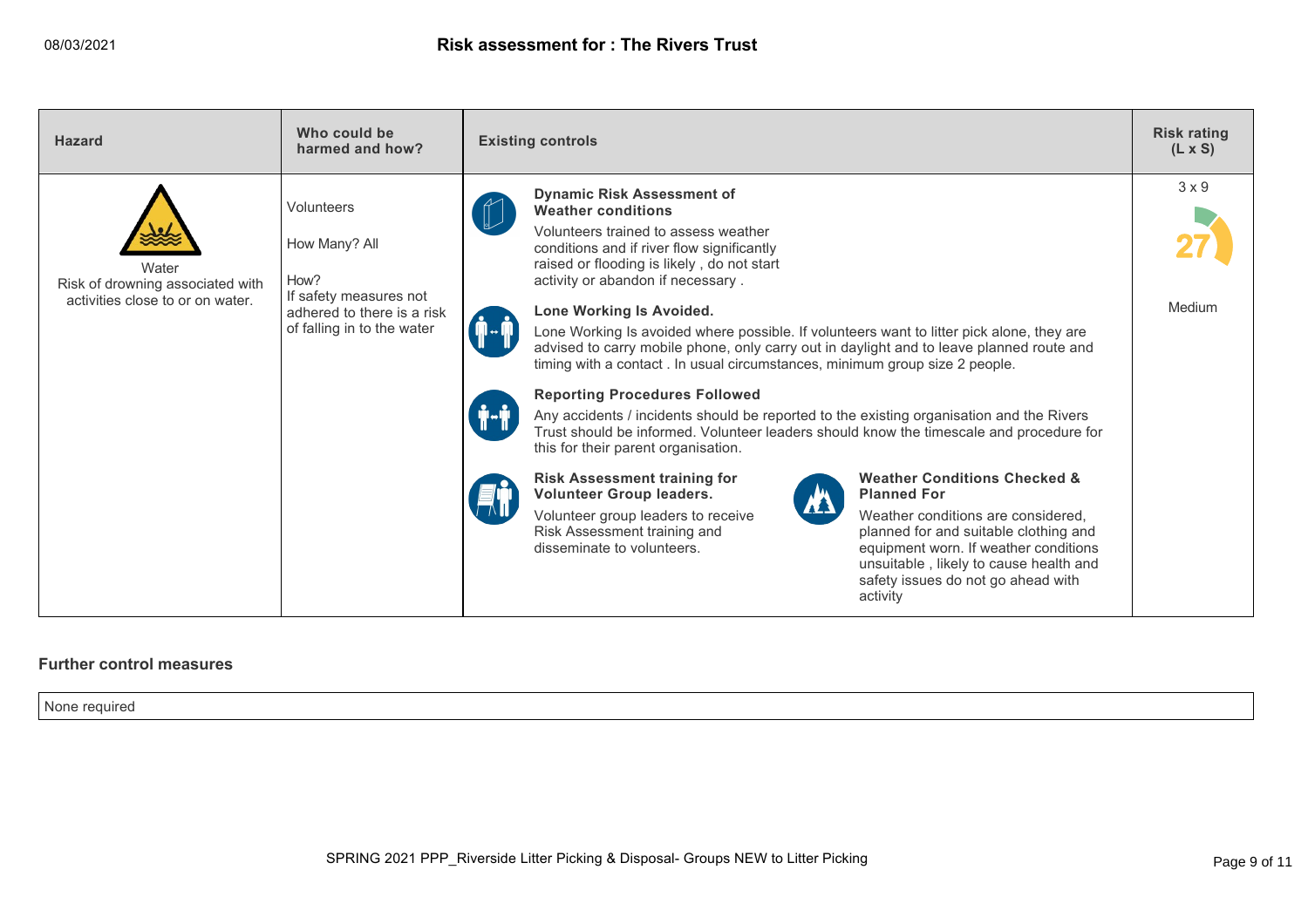## **Operating procedures**

For this risk assessment which is for existing community groups to refer to :

We (RT) will need to ensure

- insurance cover is in place

- Risk assessment in place from parent organisation

This risk assessment is for reference .

Volunteer leaders should receive training if required.

We will supply required equipment except gloves at this time due to COVID risk from sharing .

Groups should follow COVID guidance of their own organisation